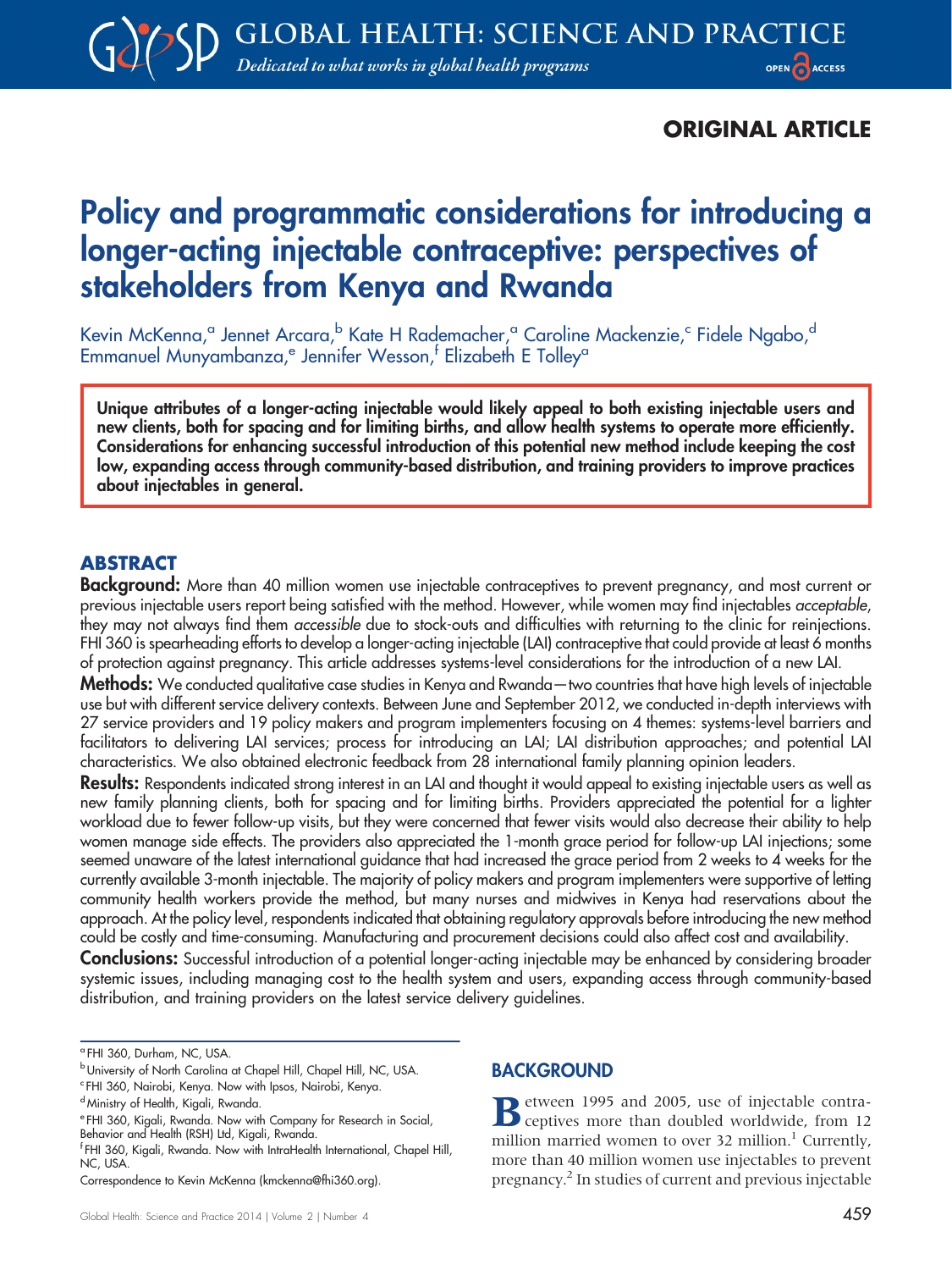users, more than three-quarters of women report being satisfied with the method, mainly due to its inherent product characteristics: It requires relatively few visits to a health care facility, provides discreet contraceptive protection, is less userdependent than methods such as condoms or oral contraceptive pills, and requires less invasive medical procedures than methods such as intrauterine devices (IUDs) or implants. $3-7$ 

While women may find the injectable *accept*able, they may not always find it accessible. Multiple factors ultimately affect clients' ability to obtain and continue using contraceptive methods, including policy and service delivery guidelines, recommendations and decisions about appropriate target populations, pricing, and product distribution mechanisms. Logistical issues at the systems, facility, and individual levels may also impede access and continuation, causing clients to unintentionally disrupt or discontinue contraceptive adherence. Specifically, commodity stock-outs at facilities can be common, and clients may also have difficulty returning to the clinic for reinjections. Similarly, when women return late for their follow-up appointments, they are sometimes denied a reinjection, even when they are within the approved grace period. $3-5,8-13$ 

**Commodity** stock-outs and difficulty returning to the clinic for reinjections can impede access to injectables.

Development of a longer-acting injectable that could provide at least 6 months of pregnancy protection is currently underway.

A project led by FHI 360 with funding from the Bill & Melinda Gates Foundation is underway to develop an innovative injectable contraceptive that could provide at least 6 months of protection from pregnancy. Building on the popularity of existing 1- and 3-month injectables, a longeracting injectable (LAI) could address some of the access-related barriers that contribute to discontinuation and could provide women with greater contraceptive choice.

During the first phase of the LAI development initiative, we used qualitative methods in Kenya and Rwanda to explore acceptability, potential demand, and policy and delivery issues related to a new LAI. Kenya and Rwanda were selected because injectables are by far the most popular family planning method in both countries.<sup>8,14</sup> Despite widespread acceptability and use, several contextual factors differ between the two countries, providing useful diversity in a case-study approach. For example, the method mix differs with a higher percentage of women in Kenya than in Rwanda using long-acting methods. In addition, Rwanda has a large publicsector distribution network and well-established community-based distribution (CBD) programs that cover the entire country. In contrast, Kenya

has complementary public and private markets, and while a CBD system for administering the DMPA injectable has been piloted and permitted through recent policy change, it has yet to be fully integrated into current national programs.<sup>7,8</sup>

In this article, we identify potential barriers and opportunities related to the introduction of an LAI at the policy, health system, clinic, and client levels. A companion paper published in Global Health: Science and Practice described the preferences of opinion leaders, providers, and potential users for a range of potential characteristics of an LAI.15

## **METHODS**

Between June and September 2012, we conducted in-depth interviews (IDIs) with 19 policy makers and program implementers and 27 service providers in Kenya and Rwanda [\(Table 1](#page-2-0)). In addition to nurses and midwives from mostly urban areas, service providers included community health workers (CHWs) recruited from private- and public-sector clinics in peri-urban and rural areas who provide injectables. Policy makers and program implementers represented local and international government and private/nongovernmental family planning programs at a variety of levels. Some of the policy makers worked at nongovernmental organizations (NGOs) as policy analysts or on developing family planning and other reproductive health policies with their colleagues from government. Program implementers included NGO directors and senior program officers, government program directors, and program managers.

The IDIs followed a guide that focused on 4 themes:

- 1. Systems-level barriers and facilitators to contraceptive delivery services in general and as related to a possible LAI
- 2. Steps needed to introduce an LAI into existing programs and facilities
- 3. Possible new LAI distribution approaches
- 4. Exploration of LAI characteristics identified in the target product profile (TPP)

The TPP is used to inform product development and identifies both desired and minimally acceptable targets related to effectiveness, the target user population, side effect profile, dosage and delivery mechanism, cost, and other aspects ([Box 1\)](#page-2-0). LAI characteristics from the TPP were emphasized with all interviewees.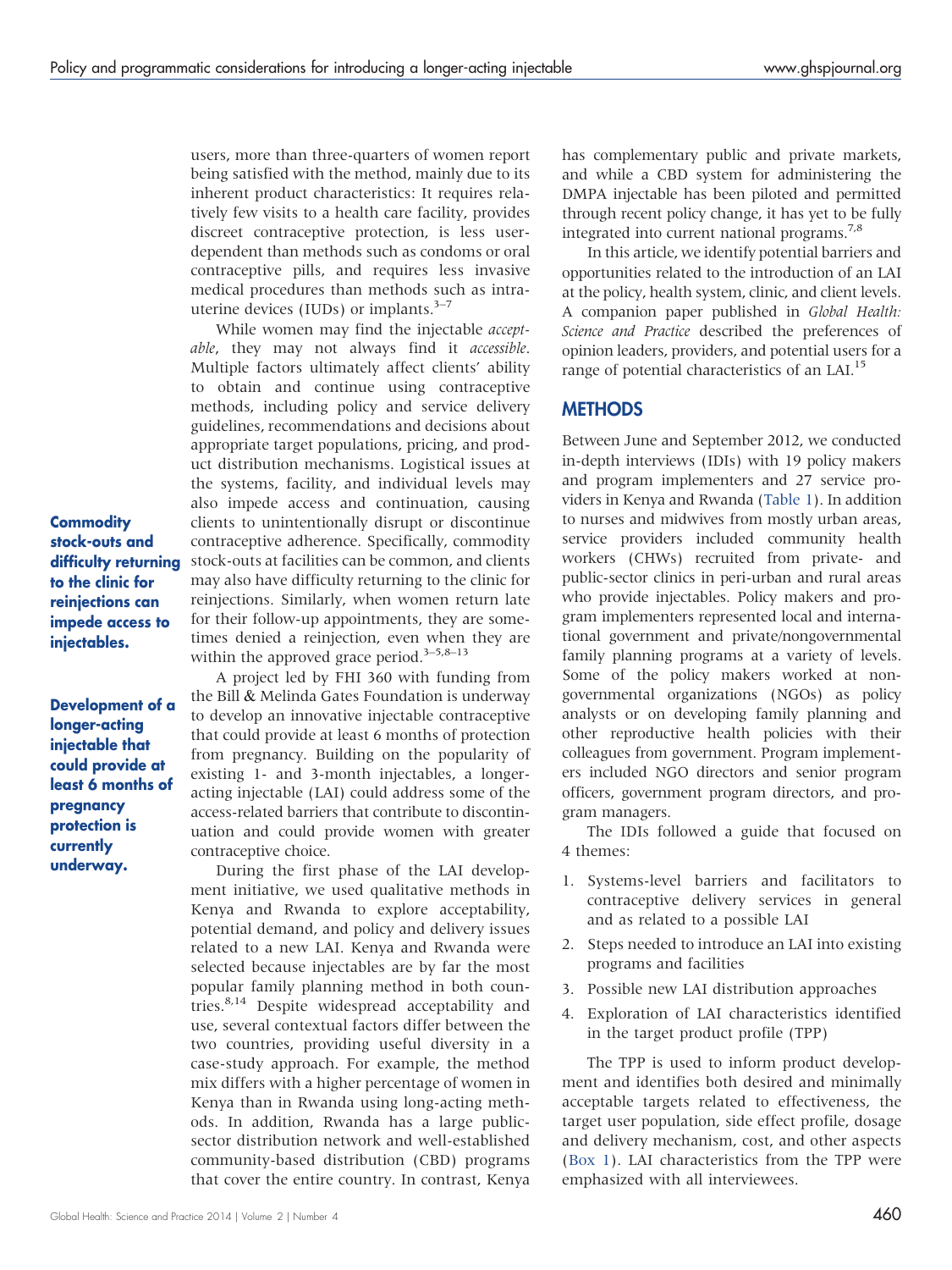# <span id="page-2-0"></span>BOX 1. Target Product Profile for a Longer-Acting Injectable Contraceptive

Goals for this new method:

- 99% effective in preventing pregnancy when used correctly
- Indicated for women of all reproductive ages\*
- No contraindications—can be used immediately after birth and does not interfere with breastfeeding\*
- Return to fertility when stopping the method similar to that among women who have stopped using a nonhormonal contraceptive method
- New dose every 6 months with a 1-month grace period\*
- Given in the arm
- Side effects no worse than those associated with currently available hormonal methods/injectables\*
- Can be stored in warm, humid climates\*
- Costs US\$4 or less per year in publicsector programs\*
- Single-dose, prepackaged, disposable injection system
- Can be provided by trained community health workers\*
- \* Characteristics addressed in this article.

IDIs were conducted by male or female interviewers in English, French, or the local language (as preferred by the participant). Interviewers used illustrations depicting each TPP characteristic to facilitate discussion. IDIs were audio-recorded and then translated into French or English and transcribed. The documents were then uploaded into NVivo9, and the information was coded by multiple coders and reviewed for reliability. To analyze the data thematically, we wrote detailed memos describing subthemes related to each main code, including each TPP characteristic. We also created Excel matrices to examine variations in subthemes by country and participant type. The study was approved by FHI 360's Protection of Human Subjects Committee and by the institutional review boards in both countries.

| Role in the<br><b>Health System</b> | Kenya                          |                                  | Rwanda                         |                                  |               |
|-------------------------------------|--------------------------------|----------------------------------|--------------------------------|----------------------------------|---------------|
|                                     | <b>Public</b><br><b>Sector</b> | NGO/<br>Private<br><b>Sector</b> | <b>Public</b><br><b>Sector</b> | NGO/<br>Private<br><b>Sector</b> | <b>Totals</b> |
| Program implementers                | 2                              | 5                                | 1                              | 2                                | 10            |
| Policy makers                       | $\overline{2}$                 | 3                                | $\mathfrak{p}$                 | $\mathfrak{p}$                   | 9             |
| Service providers                   |                                |                                  |                                |                                  |               |
| Nurses/midwives                     |                                |                                  |                                |                                  |               |
| Rural                               |                                |                                  | 1                              |                                  | 1             |
| Peri-urban                          | 7                              |                                  | $\mathfrak{p}$                 |                                  | 9             |
| Urban                               | $\mathfrak{p}$                 | 3                                | 1                              | $\mathcal{P}$                    | 8             |
| <b>CHWs</b>                         |                                |                                  |                                |                                  |               |
| Rural                               |                                |                                  | 6                              |                                  | 6             |
| Peri-urban                          | 3                              |                                  |                                |                                  | 3             |
| Urban                               |                                |                                  |                                |                                  |               |
| Totals                              | 16                             | 11                               | 13                             | 6                                | 46            |

Abbreviations: CHWs, community health workers; NGO, nongovernmental organization.

In addition, reproductive health specialists from FHI 360 identified 67 international opinion leaders with expertise in family planning for an open-ended email-based survey about the perceived need and important characteristics for an LAI as well as potential challenges related to LAI development and introduction. Respondents were asked to identify additional opinion leaders and to provide their contact information; 28 individuals were identified through this mechanism, for a total of 95. Of the 95 whom we contacted, 28 responded [\(Table 2](#page-3-0)). Survey responses were organized into a matrix by topic.

## RESULTS

Below, we discuss stakeholder perspectives in 4 main areas: (1) health systems-level considerations for LAI introduction; (2) opportunities and barriers for introduction at the clinic level; (3) distribution mechanisms to ensure wide access to the method; and (4) identification of potential LAI users.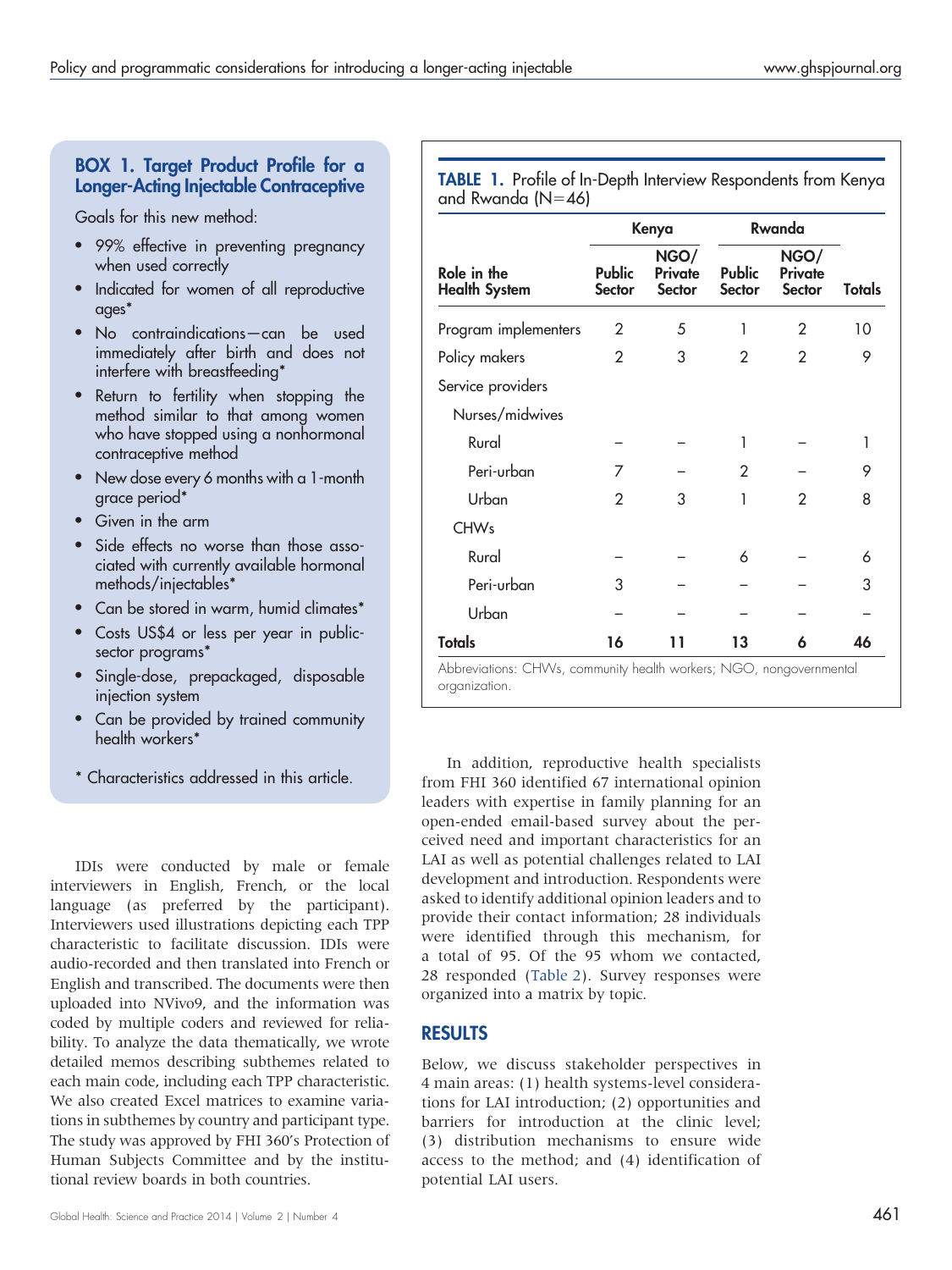<span id="page-3-0"></span>

| to Email-Based Survey ( $N=28$ )            |                    |  |
|---------------------------------------------|--------------------|--|
| <b>Characteristics</b>                      | No. of Respondents |  |
| Type of Organization                        |                    |  |
| NGO (international and based within the US) | 14                 |  |
| International organization (UN, etc)        | 3                  |  |
| University                                  | 4                  |  |
| Donor                                       | 5                  |  |
| Government                                  | 1                  |  |
| Clinical services                           | 1                  |  |
| Countries                                   |                    |  |
| Global (work in $> 1$ country)              | 18                 |  |
| Brazil                                      | 1                  |  |
| Guinea                                      | 1                  |  |
| Jordan                                      | $\mathfrak{p}$     |  |
| Malawi                                      | 1                  |  |
| Nigeria                                     | 1                  |  |
| Uganda                                      | 2                  |  |
| <b>United States</b>                        | 2                  |  |
|                                             |                    |  |

Partnering with a low labor costs and proximal shipping distances could help keep the cost of a new longer-acting injectable low.

## Health Systems-Level Considerations

manufacturer with When asked about the decision-making and planning processes required to introduce a new contraceptive product, respondents noted that regulatory processes, manufacturing and procurement, and cost were the main considerations that could affect access to and eventual uptake of a new LAI.

#### Regulatory Policy Approvals

Six of the 28 opinion leaders responding to the email-based survey mentioned the need to obtain regulatory approvals before introducing a new contraceptive, with several pointing out that the process is often lengthy and costly. Similarly, 6 of 9 policy makers in Kenya and Rwanda stated that potential users' access to new drugs is significantly affected by the series of international and country regulatory approvals (eg, prequalification from the World Health Organization [WHO], addition to international and country-level Essential Medicines Lists). Additionally, 6 policy makers and program implementers in the

two countries indicated such a product would first need a small-scale pilot introduction to assess programmatic feasibility, safety, and acceptability, which could pose a potential obstacle to swift introduction.

#### Supply Chain Management: Manufacturing, Procurement, and Associated Costs

Logistics involving the supply chain, specifically manufacturing, procurement, and associated costs, were concerns for a number of the IDI and survey respondents. Several Kenyan and Rwandan program implementers explained that their country's reliance on international-level decisions for procuring contraceptive commodities commonly led to delays in their arrival in-country. Six opinion leaders suggested that the price (and subsequently, cost to users) of a new LAI could be reduced if it were manufactured in a country with low labor costs and proximal shipping distances. One opinion leader from a global NGO said that product developers ''should target low-cost manufacturing to keep costs low [and should] not license to [a] high-cost manufacturer," and another was adamant that the rights to an LAI ''should rest in 'public hands' such that several manufacturers can produce it without hindrance.''

Three Kenyan policy makers and program implementers noted that current procurement processes were sometimes lengthy and could potentially delay any future introduction efforts for an LAI; similarly, program implementers and policy makers in both countries noted the numerous steps and governing bodies involved in moving from initial product introduction to making the method available to women in the country. The country director for an NGO in Kenya stated:

That's the problem; we don't have a local manufacturer … we're not like India where they're manufacturing almost all their family planning commodities so they can at least deliver it quickly to where it's needed.

Similarly, 8 service providers in Kenya suggested that the shelf life of any LAI should be at least 3 years, with some specifying that this would enable the product to withstand the lengthy overseas procurement and local distribution processes.

#### Funding Contraceptive Commodities

One-third of Kenyan policy makers and program implementers and one-half of the Rwandan counterparts pointed out that the cost of an LAI would largely determine accessibility. They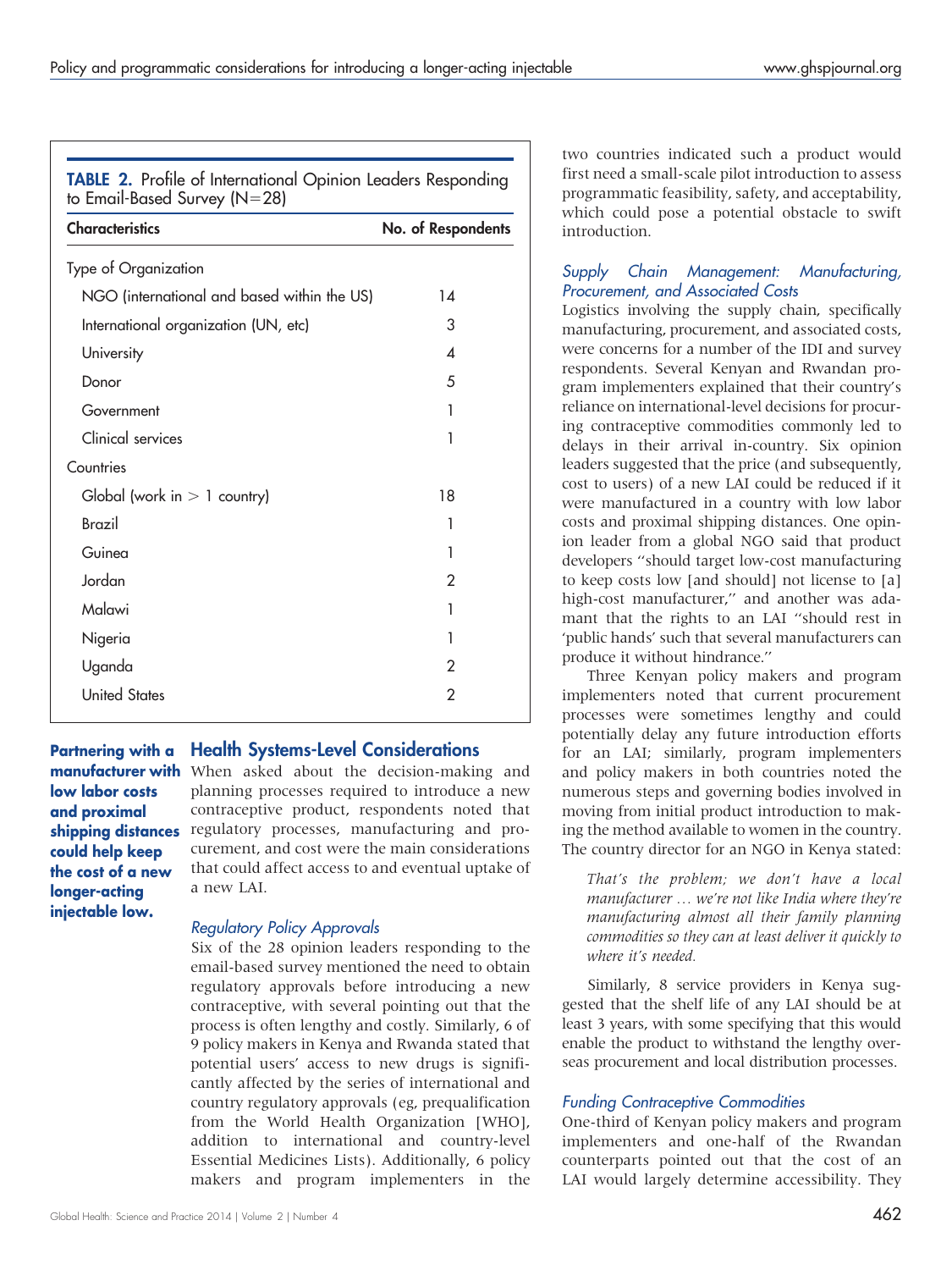explained that most contraceptives are procured using government or donor funds, which could translate to limited stocks in the event of a shortage of donor funds or Ministry of Health (MOH) allocations. Twelve opinion leaders mentioned in their open-ended responses that an LAI should be affordable to procurement agencies, with a price point similar to or less than currently available injectable products. Additionally, a few respondents in Kenya and Rwanda mentioned that decisions about what contraceptives to include in the national method mix is a process driven by available resources, taking into account funding, cost, and the variety of methods available; therefore, introducing a new method might involve reducing financial allocations for other existing methods.

Interestingly, this differs somewhat from the user perspective as reported more fully in the companion paper by Tolley and colleagues, $15$ wherein potential users ranked cost as one of the least important issues. Potential users' perspectives on cost were influenced by whether their country provides contraceptives for free in the public sector; potential users in Kenya, where paying for contraceptives through social marketing or the private sector is relatively common, were more willing to pay for an LAI than those in Rwanda.

## Clinic-Level Barriers and Opportunities

Some LAI characteristics could affect service provision at the clinic level, which would, in turn, affect potential users' access to an LAI. The TPP used in the interviews specified a dosing schedule of 2 reinjections per year; a grace period, or reinjection window, of 1 month; and that the LAI should not require cold chain transportation and storage.

Overall, providers felt an LAI would fit into existing programs well, both because they thought that clients would be interested in the method type and duration and because they perceived that certain product characteristics could help relieve them of job-related stress. While providers did acknowledge that there may be initial difficulty or learning curves in time management, clinic workflow, and side effect management, they remained mostly positive about the potential of an LAI to enhance both client and provider satisfaction.

# Dosing Schedule and Follow-Up Appointments

According to WHO guidance, the grace period for follow-up injections for the currently available

3-month injectable is 4 weeks, during which time Many of the women do not require additional contraceptive respondents in protection.<sup>16</sup> Before WHO updated this guidance Kenya and in 2008, the approved grace period was 2 weeks. In Kenya and Rwanda, some providers seemed unaware of this updated guidance because they thought the 1-month grace period for the LAI TPP was significantly different from the current reinjection window.

Most service providers in Kenya (12 of 15) agreed that a 6-month duration for the method would be desirable, while an additional few added that effectiveness up to 1 year would also be desirable. In Rwanda, 4 providers mentioned that everyone—women, providers, facilities would benefit from a dosing schedule with fewer follow-up appointments.

Providers described a variety of ways in which they manage reinjection windows for injectables. While some providers in the two countries allow women the full grace period in which to return for reinjection, other providers intentionally advise women that the grace period is much shorter than what it really is or do not mention a grace period at all to ensure that women return on time. The majority of respondents in both countries thought that 4 weeks would give women sufficient flexibility to get to a facility or CHW for LAI reinjections. In Rwanda, 10 providers reported that they have problems with women returning late for followup injections, and 7 providers felt that a 4-week grace period would enable them to maintain continuation for more women. One CHW explained:

It [the seemingly longer grace period] is really good because [currently] if we count 2 weeks that a mother hasn't respected her appointment, we can't give her the method. If now it's a month, we are lucky, we will be sure that the service that we provide is impeccable.

In Kenya, 4 policy makers and 3 program **Some respondents** implementers were concerned that discontinua- worried that tion rates might be higher for an LAI (compared longer periods with currently available contraceptives) if side **between clinic** effects could not be managed properly as a result visits for of longer periods between clinic visits. A Kenyan reinjections would provider worried that clients would suffer side effects for longer periods of time without manage side obtaining assistance if the reinjection schedule **effects properly.** did not require clients to return as frequently. One provider worried about irreversibility in the event of severe side effects:

Rwanda thought cost would be the determining factor in accessibility to a new longer-acting injectable.

make it difficult to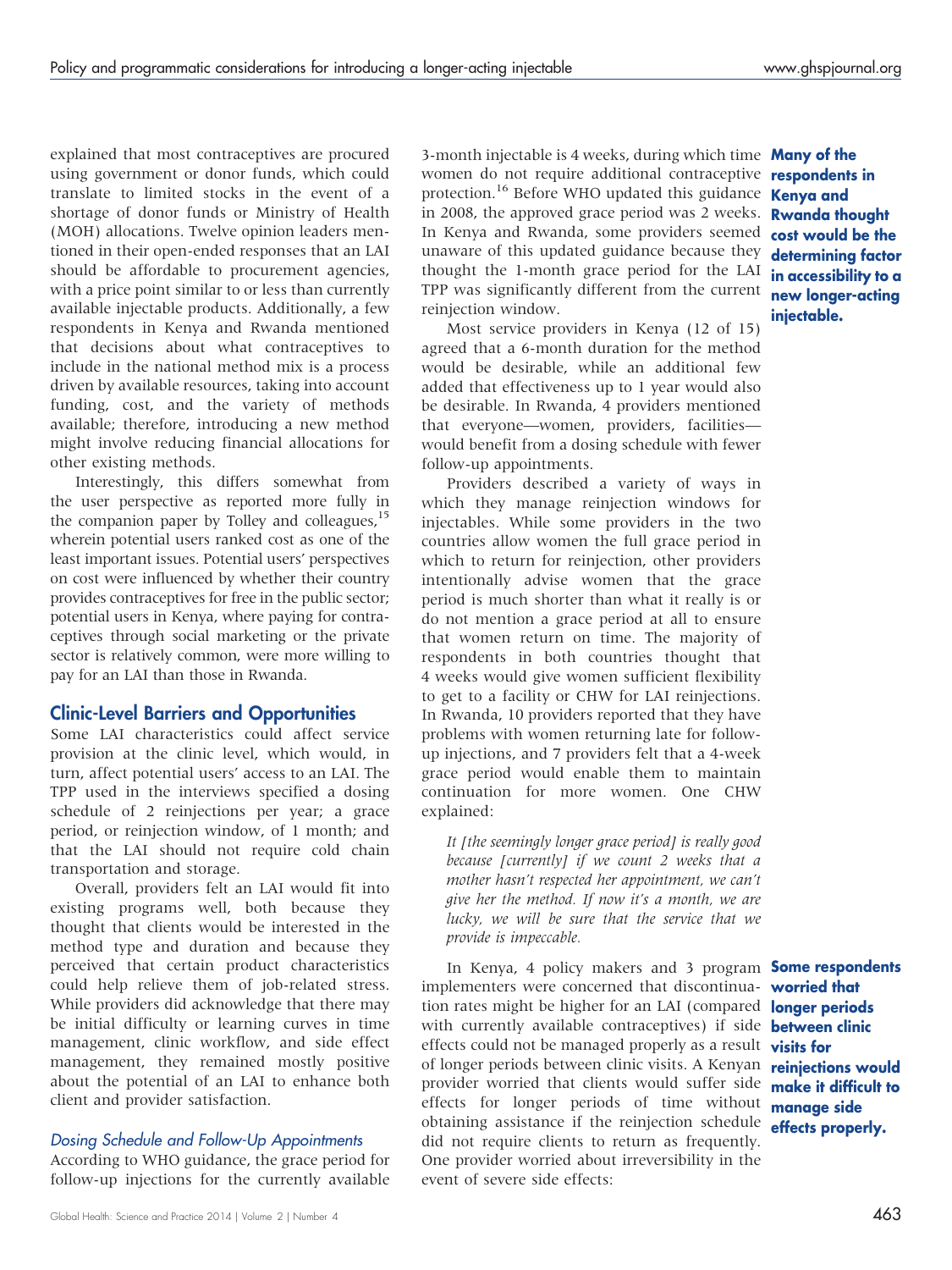My concern would be if I inject the client and then we have this bleeding or somebody develops maybe blood pressure and maybe the drug will take a year or maybe 2 years [respondent's understanding of the potential duration of effectiveness], what will happen in between?

Several providers in Kenya—and several potential users themselves (see Tolley et al,  $2014^{15}$ )—noted that the irreversibility of an LAI could be problematic, either in relation to side effect management or if a woman changed her fertility intentions; both providers and users suggested that a way to reverse the drug could be important and useful. Conversely in Rwanda, only 1 respondent, a service provider, thought that side effects would be more difficult to manage with a lengthened dosing schedule.

#### Workload and Learning Curve for Providers

In both countries, most respondents thought that providers' workload would decrease with introduction of an LAI because of longer intervals between injections. A provider from Rwanda remarked favorably that workload is sometimes substantial but would lessen with the introduction of an LAI:

Work will decrease because the frequency of clients will also decrease … we will do our work better because sometimes it happens that we don't do our work like we should because of the pressure of a line of people waiting outside the door. But when they are fewer, you can put your things in order without problems.

Six opinion leaders agreed that an LAI would agreed that longer reduce the burden on the health care system because of longer intervals between reinjections.

However, several service providers from both reduce the burden countries mentioned that their workload might initially increase due to a perceived steep learning curve, as users would need to be educated about the method, many women would want to try it, and increased monitoring paperwork might be needed for a new method. As policy makers and program implementers pointed out, the high client volume many providers confront already favors administration of injectables over longer-acting methods, since from the providers' perspective, it is generally faster and simpler to give a woman an injection than to perform the more involved procedures required of IUDs and implants.

## Storage and Stock-Outs

All respondents in both countries agreed that an LAI with no cold chain storage requirements was essential to ensure that a product could feasibly reach more users. In an open-ended question about important product characteristics, 9 opinion leaders also raised this as a priority. In Rwanda, all service providers volunteered that the ability to store an LAI without refrigeration would ensure wide access to the method. A CHW from Rwanda remarked:

What's really good is that we, community health workers, we don't have refrigeration … so for us, a good medicine is one that we can use without difficulty and one in which we can have confidence in how it is stored. If you give CHWs medicines that require a fridge, it's expected that there would be many [commodity] losses.

Respondents acknowledged that stock-outs can limit access for potential users by delaying the initiation or continuation of a method, with stop-gap measures (such as condoms) providing less effective pregnancy prevention. Although not related directly to a TPP characteristic, several Kenyan and Rwandan providers reported that good record-keeping and planning help to avoid stock-outs at the clinic level and could also be applied to an LAI to ensure consistent access.

#### Distribution Mechanisms to Enhance Access

The TPP of the LAI included a goal of product distribution by CHWs. Respondents had differing levels of experience with CBD of family planning methods; their opinions about CBD of an LAI tended to be based on provider type and their familiarity with CBD programs. Respondents were divided about the possibility of selfinjection of an LAI.

#### Community-Based Distribution

CBD of injectables has been ongoing in Rwanda since 2010, with a specific focus on rural areas, and most Rwandan respondents were positive about the program. With the exception of 3 providers, Rwandan respondents felt that a properly trained CHW should have a role in providing an LAI, especially for rural women. One nurse at a rural health center noted:

It's also an advantage for the women who live far from health centers, and also it helps approach more people and sensitize them [to family planning] since we don't do field visits.

Most respondents intervals between injections would on the health care system.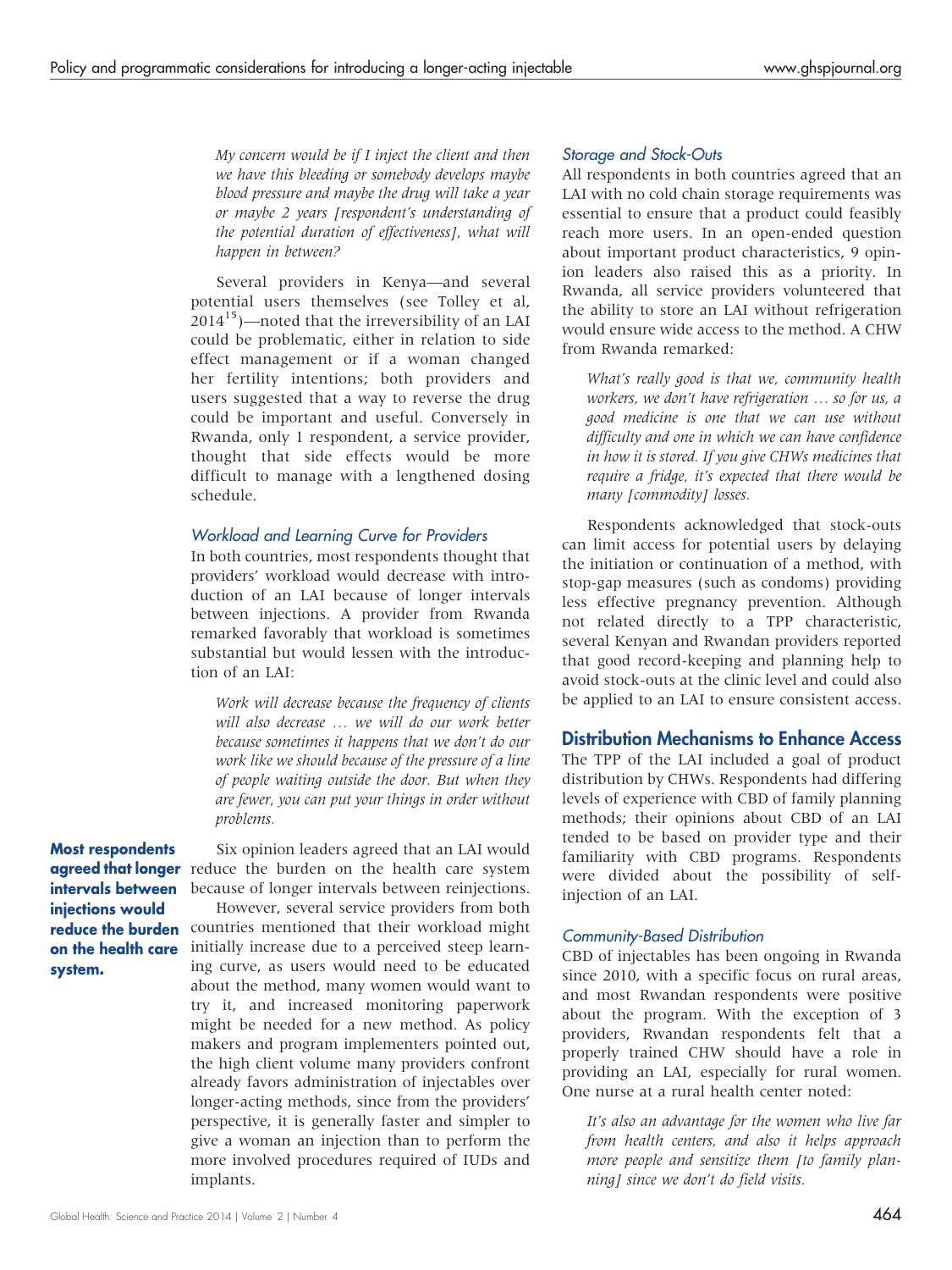midwives in Kenya worried

to provide injectables safely

would not be able

A few Rwandan providers objected to CHWs providing an LAI, and they further expressed that CHWs did not have enough training to administer injections in general.

Although CBD of injectables is not widely available in Kenya, all but 2 policy makers and program implementers were very supportive of delivering an LAI through community-based mechanisms; they projected that task sharing with CHWs would save time both for clients and for facility staff and would better serve rural areas. Several policy makers and program implementers mentioned current pilots or earlier programs in which contraceptives were successfully provided at the community level. One government official stated:

It's not happening now, but it's likely to happen; there are efforts to scale it down to the community level by training the community health workers on the safety of injections and to provide those services in the hard-to-reach areas, and especially [places] where we're facing challenges of retaining or recruiting [staff from] medical training colleges.

However, only one-quarter of providers in Kenya envisioned this possibility. Common concerns about CBD of an LAI, or of any injectable, elucidated by nurses and midwives in Kenya (the largest provider group in the sample) included worries that CBD workers would not have adequate safe-injection training, proper resources to dispose of used needles, or the ability to manage side effects. One provider explained:

A community health worker may inject well, but when it comes to the biology ... in case of any side effects that need explanation, a community health worker may not be in a position to assist appropriately.

Among international opinion leaders, 6 mentioned that an LAI could ideally be administered by CHWs, with only 1 opinion leader expressing concern for potential confusion among CHWs when having to distinguish between the different types of injectables (ie, between the 3-month injectable and an LAI).

#### Self-Injection

With the introduction of Sayana Press, a DMPA product prepackaged in a single-use Uniject injection system administered subcutaneously, self-injection of injectable contraceptives may be feasible in the future. Respondents in both Kenya and Rwanda were divided on whether

self-injection of an LAI would be a good option for women. In Rwanda, 5 respondents agreed that self-injection could work, with caveats; 6 respondents strongly disagreed; and 2 respondents were non-committal. In Kenya, 9 respondents were not supportive of the idea, while 4 were fully supportive, and 6 others pointed out both advantages and disadvantages to the approach. There was no clear pattern by job function in either site.

Providers who agreed with the idea saw the potential for reduced workload for providers and tended to relate self-injection of a contraceptive to self-injection of insulin by patients with diabetes; they reasoned that if people with diabetes could be trained to self-inject and could manage their fears about injection, so could contraceptive users:

That would be very interesting because it would decrease the work [at the facility]. People could follow their [family planning] program without coming to the hospital. If we trained them like we do for those who have diabetes …

Providers who disagreed foresaw problems with infection prevention, insecure storage of the **Many nurses and** product at women's homes, improper management of contraindications and side effects, and women's fear of the pain of injection as an **that community** inhibitor of timely and correct injections. A CHW, **health workers** laughing in response to the question, explained:

Women are afraid of injections, they wouldn't dare do it themselves. And then they might keep it at their house without using it like they do sometimes with **and effectively.** other medications. If there is no follow-up like we do, then all the women would surely get pregnant.

In open-ended email responses, 2 opinion leaders suggested that self-injection was an ideal characteristic for an LAI and specified a preference for a subcutaneous self-injectable via the Uniject delivery device.

#### Perspectives About Potential LAI Users

A TPP goal is to develop an LAI that could be used by all women of reproductive age—regardless of age or parity and without any contraindications but especially by women immediately after childbirth and by breastfeeding mothers.

In general, respondents in both countries thought that while a wide range of women would be interested in an LAI, current satisfied injectable users might be logical early adopters who might switch to an LAI because it would be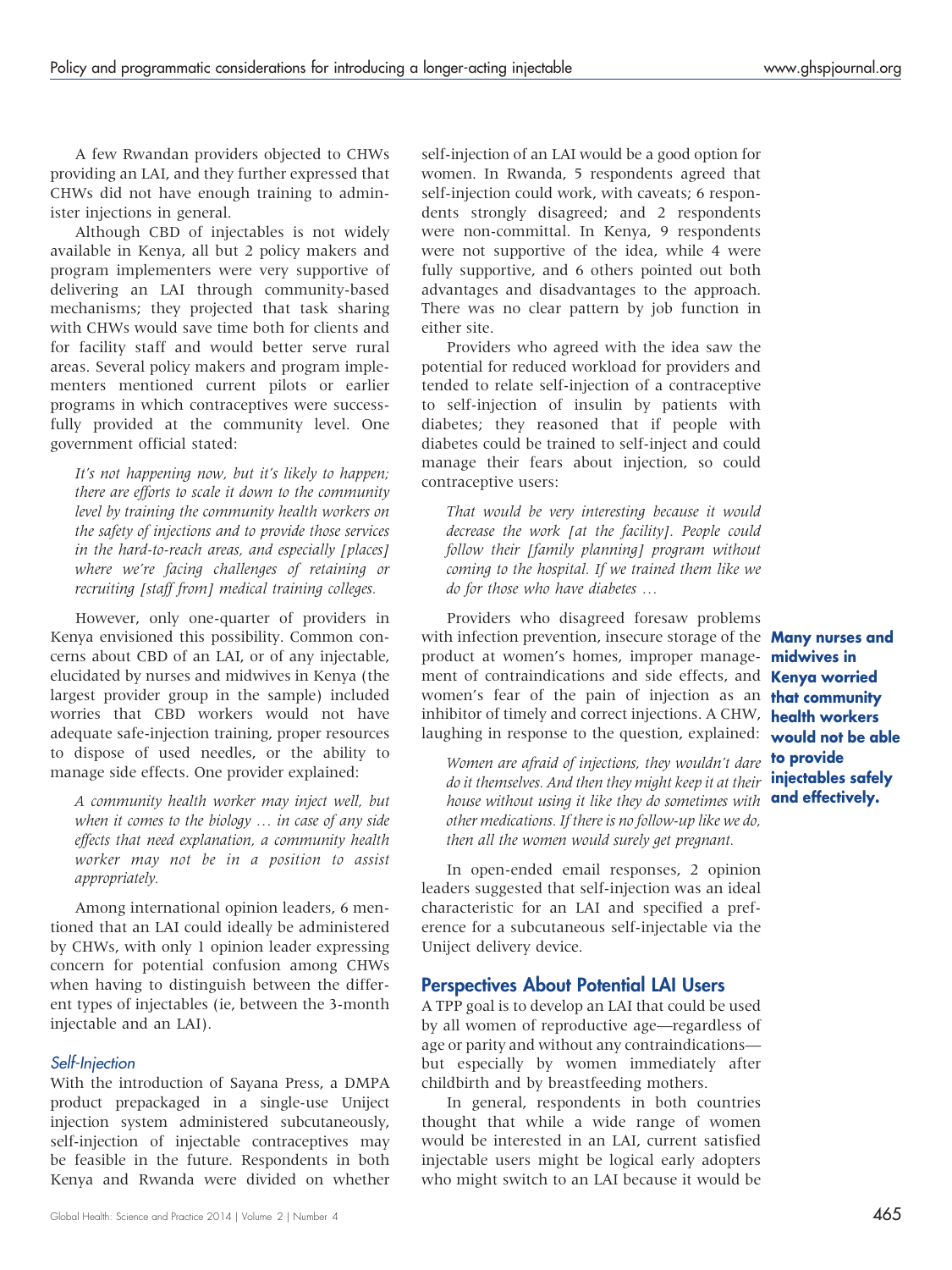similar to the 3-month injectable but more convenient.

Most Kenyan policy makers and program implementers, along with 6 providers, stated that women who wanted to space their children would be especially interested in an LAI. However, Rwandan respondents envisioned an LAI to be used more for limiting births than for spacing births, and especially among women who have less familiarity and comfort with other longeracting methods commonly used for limiting such as IUDs and implants.

Several respondents in both countries mentioned that an LAI would be advantageous because it would fill what they saw as a gap between currently available short-acting and long-acting methods. The potential for cost savings to women and couples if a 6-month product were priced approximately the same as a 3-month product was also noted by some respondents.

Respondents also acknowledged that certain subpopulations of potential users might be particularly interested in or appropriate for an LAI. In both countries, almost all service providers and several country-level stakeholders saw the need for an injectable product that could be used immediately after childbirth. Respondents differed a bit on their attitudes toward the use of an LAI by adolescent girls. Respondents in both countries acknowledged that school-aged girls are already interested in injectables but are often not having their contraceptive needs met for a number of reasons. There was some concern from Kenyan respondents about parental consent for minors or the potential for young women using the injectable to disregard using condoms to protect against sexually transmitted infections. In Rwanda, respondents were particularly supportive of adolescent use of an LAI with no contraindications; for some service providers, their support was driven by an inaccurate belief that the 3-month injectable is contraindicated for young women because of its perceived potential for sterility in women who do not have proof of fertility through previous pregnancy.

Few providers in either country were wellversed about whether the pharmaceutical formulation of hormonal contraception could increase susceptibility to and transmission of HIV infection, although policy makers and program implementers were familiar with recent WHO guidance and MOH statements released on the matter. Also, when asked about HIV, some respondents in both countries acknowledged the lack of HIV

prevention inherent to a non-barrier method. Some respondents also understood questions about HIV and hormonal contraception as whether an LAI could be used by women with HIV. Their responses reflected their opinions about whether women with HIV should have children, or they mentioned the potential interaction between hormonal methods and drugs typically taken by women with HIV (eg, antiretrovirals, tuberculosis treatment).

Policy maker, program implementer, and provider perspectives on overall interest in and acceptability of the product, as well as appropriate target user types, were generally consistent with potential users' interest as presented in the companion paper by Tolley et al.<sup>15</sup> Generally, both potential users and other respondents ranked effectiveness as a very important characteristic for a potential LAI, prioritized a predictable return to fertility, and preferred a delivery system with a single, prepackaged disposable injection. Potential users were actually less concerned about side effects than were providers, perhaps reflecting providers' anticipation or worry that side effects of an LAI would require more of their time or would be more difficult to manage.

#### **DISCUSSION**

Both international and country-level stakeholders play a pivotal role in shaping access to and demand for new contraceptive products. A representative sample of such key stakeholders identified a number of possible barriers to and opportunities for increasing access to an LAI at the policy, facility, distribution, and user population levels. Using the access ''architecture'' proposed by Frost and Reich,<sup>17</sup> their insights are organized into 3 distinct components (affordability, availability, and adoption) that, when taken together, comprise the conceptual model showing foundation for access to an LAI ([Figure\)](#page-8-0).

## Affordability: Policy, Regulatory Bodies, and Manufacturers as Pivotal Components

Delays with regulatory approvals, challenges with procurement, or a lack of partnerships with lowcost manufacturers could hinder cost-effective product introduction and scale-up. These systemic issues could influence pricing, procurement, cost to the health system, and eventual availability of an LAI, which respondents viewed as larger issues than acceptability of the product among clients ([Box 2\)](#page-9-0). Although most respondents, especially

**Several** respondents thought a longer-acting injectable would fill a gap between currently available short-acting and long-acting methods.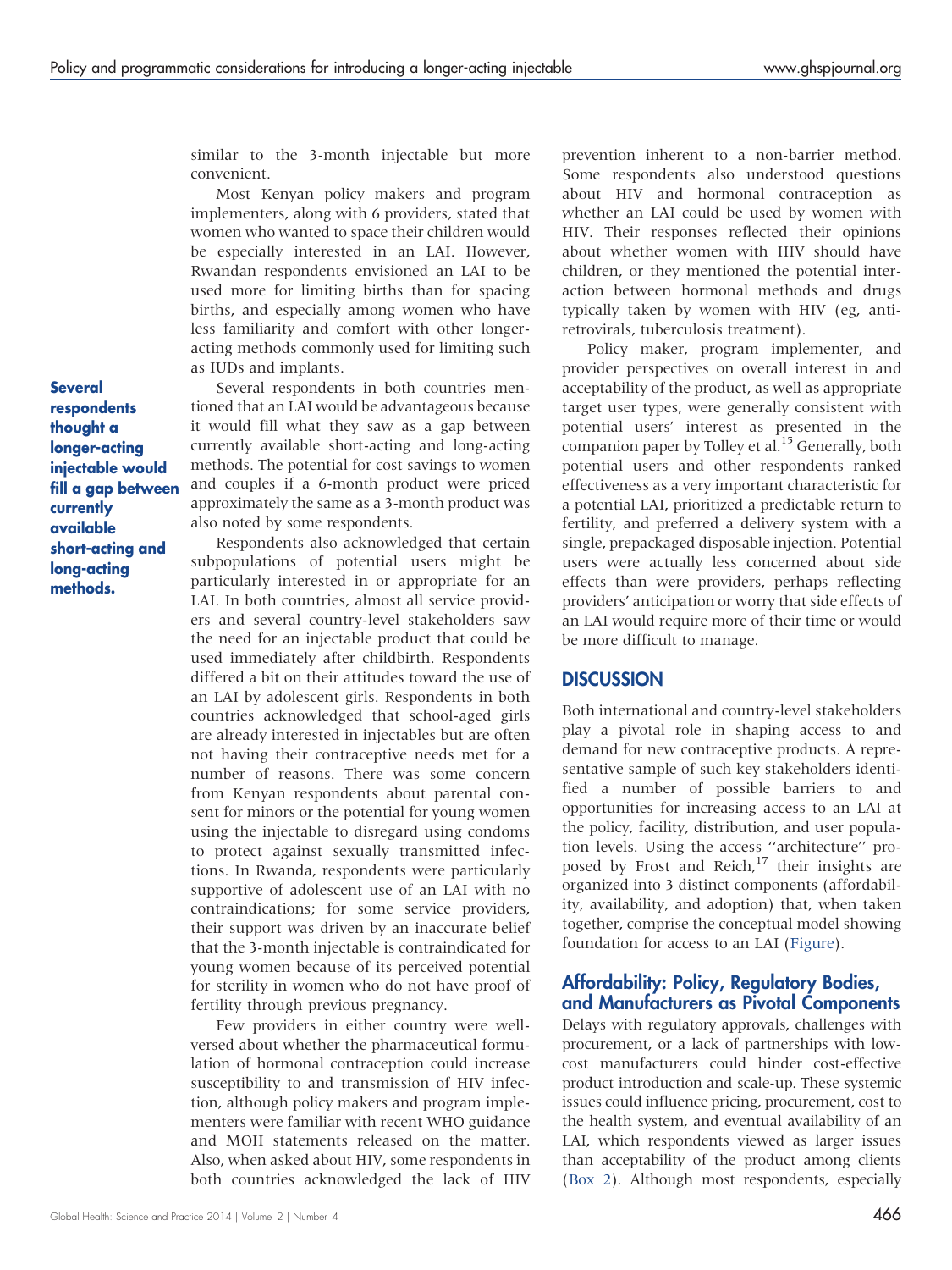<span id="page-8-0"></span>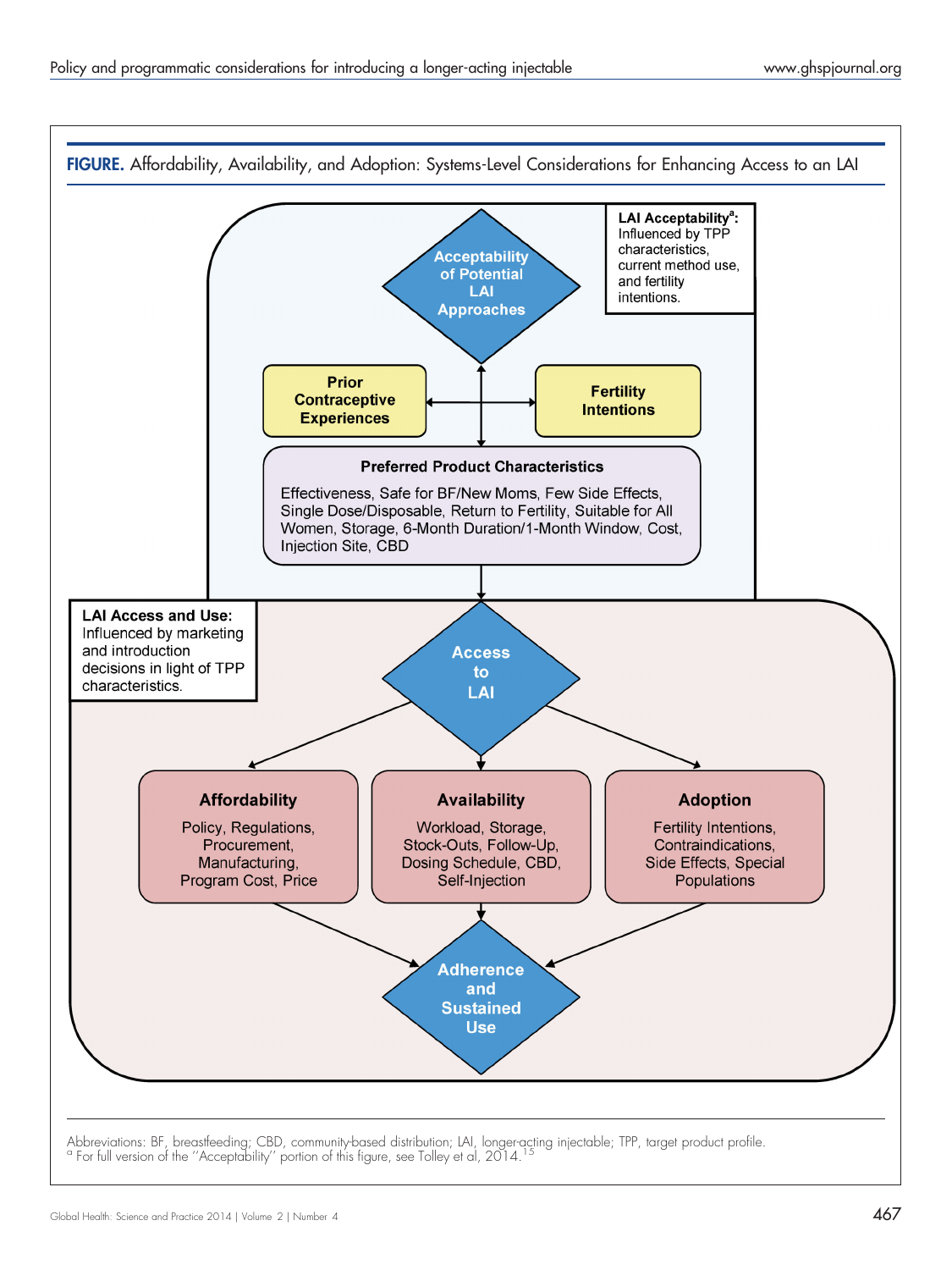## <span id="page-9-0"></span>BOX 2. Key Take-Away Messages for Introducing a Longer-Acting Injectable

Acceptability. Service providers, program implementers, and policy makers from Kenya and Rwanda were interested in introducing an LAI into their health care systems and believed that women would find the method acceptable. They also felt that an LAI would fill a gap in the current method mix—especially for women desiring a method with duration somewhere in between that of the long-acting reversible contraceptives (IUDs and implants) and other short-acting methods (including the 3-month injectable).

Cost. Cost to health systems is a major consideration in the introduction of a longer-acting injectable. The up-front cost for getting the method approved, training staff on method provision, and establishing distribution processes should be balanced with the likely efficiencies experienced by overburdened health systems. Such efficiencies include a reduction in the number of reinjection visits that providers must deliver as well as the potential for decreased contraceptive discontinuation rates.

Community-based distribution. Community-based distribution and other innovative distribution mechanisms for an LAI would have a sizeable impact on enhancing potential users' access to the method.

provide the longer-acting injectable could expand access to the method while also ensuring a manageable workload for clinicians.

**Allowing CHWs to** those at the policy and program levels, believed that an LAI would fit into the national method mix well, procurement price could determine whether a product could be provided through public-sector programs. One question that remains is whether a 6-month injectable contraceptive has the potential to attract new family planning users or whether the current market for injectables will be ''cannibalized'' by the new LAI, thus resulting in little overall change in contraceptive prevalence rates at the country level. Still, even if a 6-month injectable does not attract high numbers of new family planning users, it is likely that an LAI would improve compliance and continuation rates among those who switch from existing injectables.<sup>18</sup> Understanding these dynamics better could influence both forecasting for procurement and supply chain management.

> Cost—to both the health care system and to the end-user—could be lowered by partnering with a manufacturer in an emerging market (eg, Brazil, China, or India), but not without considering the potential trade-off in real or perceived product quality. Other considerations are prioritizing an extended shelf life for the drug, ensuring early policy and program planning to guarantee adequate public-sector budgetary

allotment, and fully involving the public, private, and social marketing sectors in a comprehensive introduction strategy to reach potential users.

Creative strategies should be employed by product development groups, donors, governments, and distributors to guarantee access to a low-cost product among target populations in lowresource settings. Effective approaches that have been used with other contraceptives include, but are not limited to, public-sector pricing agreements with distributors, partnerships with manufacturers from emerging markets, and agreements brokered by donors that guarantee funding for set volumes of product in exchange for a lower price per unit.<sup>19</sup> Additionally, attempts to make registration processes more efficient should be considered. Ongoing early regional harmonization efforts are underway, which may assist in fast-tracking product registration approvals.20 Also, local registration partners can help navigate country-specific regulations and advocate product approval. $^{21}$ 

## Availability: Service Delivery and Distribution Mechanisms

The potential for a shortage of human resources to meet the demand for an LAI is a valid concern that should be examined. Task sharing with CHWs could be a feasible way to enhance service delivery and ensure that clinic-based health workers maintain a manageable client load. Additionally, disseminating updated guidelines on injectable service provision would help address some of the workload concerns among facility-based providers. For example, WHO's 2008 change to the approved reinjection window for the currently available injectable from 2 weeks to 4 weeks should allow more women the flexibility to receive a timely reinjection without the addition of extra appointments—and thus, provider time—to rule out pregnancy before receiving a reinjection.

To allay provider or client concerns about side effect management given longer periods between doses of the LAI, provider training could be expanded to include proper counseling for clients, and referral systems could be reviewed with providers, or new ones created. Training could build on the similarities to existing injectable products (eg, same mode of administration, contraindications, main counseling issues), while concurrently emphasizing the unique characteristics of this particular method. Ultimately, the introduction of an LAI could also be a timely opportunity to introduce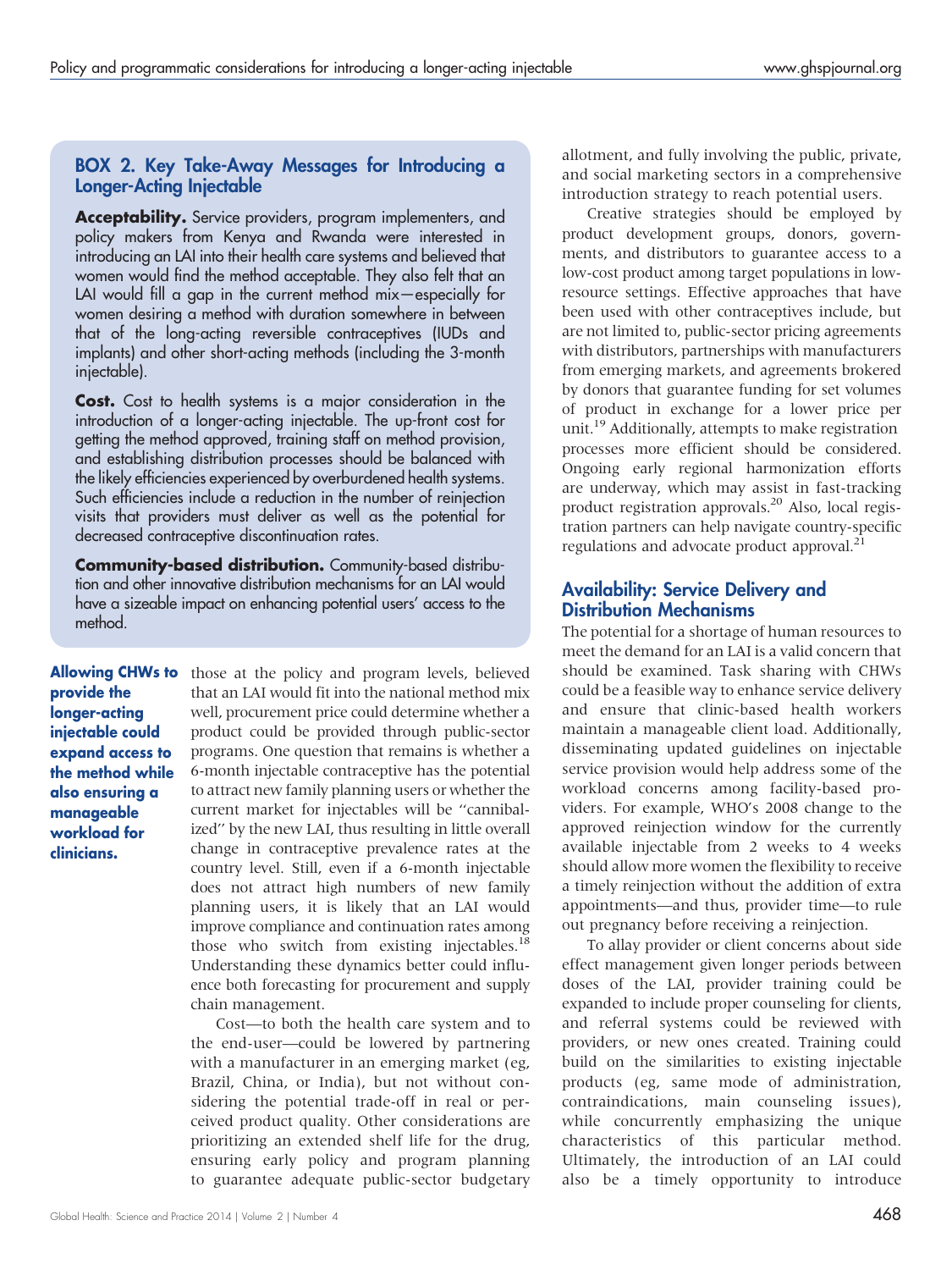relevant information about the LAI and other injectable methods in order to make providers' jobs less burdensome.

Additionally, policy and program planning for CBD distribution of an LAI, in both the public and private/social marketing sectors, should be addressed early to ensure no delays if and when a new method is introduced. For instance, while this study was being conducted, CBD in Kenya had already been piloted but policy had not yet been changed. If pilot testing shows that access to injectables can be enhanced, policy makers and program managers will want to align national policy and clinical guidelines with usage and distribution for all injectables, including a potential LAI, to increase access for those in need. A particular focus may also be needed on sensitizing mid- and higher-level providers to the benefits of CBD, given that we saw reluctance about CBD from the sample of nurses and midwives in Kenya. Their reluctance may be partially due to fears about losing responsibility and status if CHWs were allowed to provide some of the same services that nurses and midwives currently provide.

Some respondents were supportive about selfinjection as a possibility for potential LAI users. Although CBD might be a more viable option initially, alternate channels for service provision such as self-injection should still be considered. When CBD of contraceptives was first introduced, sensitization of all stakeholders and communities and proper training of providers led to many successful CBD programs; the introduction of selfinjection of injectable contraceptives could follow a similar path.13 Patients with diabetes provide a case in point that people can safely self-inject and manage their fears about injections, which could be emphasized to both providers and users alike. Still, insulin is a very different product, requiring daily injection as opposed to twice-yearly injection of an LAI. Opposition to self-injected contraception might also be based on the misperception that women would need to self-inject with an intramuscular delivery device (instead of a subcutaneous device). Better education about self-injection of contraceptives could potentially alleviate provider reservations.

## Adoption: Drawing on the Preferences of Potential Users

Policy makers, program implementers, providers, and international opinion leaders overwhelmingly had high interest in an LAI and believed that

women would as well, particularly if side effects and contraindications were minimized (for the views of potential users themselves, see Tolley et al, 2014<sup>15</sup>). Respondents had clear characterizations of the types of women they saw as potential users—women who already use the 3-month injectable, women who want immediate protection after childbirth and while breastfeeding, spacers in Kenya, and limiters in Rwanda. In some cases, however, these characterizations were partly based on inaccurate or questionable assumptions. These inaccurate characterizations draw attention to the nuances and potential pitfalls of relying on higher-level decision-makers to understand the needs and preferences of a user population. While providers and other stakeholders certainly have a role to play in assessing user population composition and in reaching that population, they are not immune to misperceptions that can hamper women's acceptance of a product. This again highlights the necessity of addressing the introduction of a new method with a holistic approach that considers user perspectives and lived experiences as well as those of providers, program managers, and policy makers. As women's health is a large focus of health systems, and health systems are largely guided by higher-level decisions, programs could enhance their effectiveness by more regularly and systematically ''checking the pulse'' of users in order to retain a more accurate depiction of user prefer-

Also, most respondents from this sample expressed enthusiasm for a product that could be used immediately after birth. However, current WHO guidelines do not recommend initiation of progestin-only methods, including injectables, until 6 weeks postpartum. $22,23$  If an LAI could be administered after childbirth while women are still at a facility or via a postnatal checkup by a CHW, it would help to ensure that women receive timely and extended protection from rapid repeat pregnancies, therefore increasing healthy birth spacing. Modeling studies comparing possible disadvantages of administering injectables and/or other progestin-only methods immediately following childbirth to potential benefits of reducing morbidity and mortality associated with rapid repeat pregnancies could be potentially useful in steering guidance revisions. This might be a powerful consideration if substantial decreases in unintended pregnancies combined with decreased method discontinuation were resultant from guideline revisions.

ences and beliefs.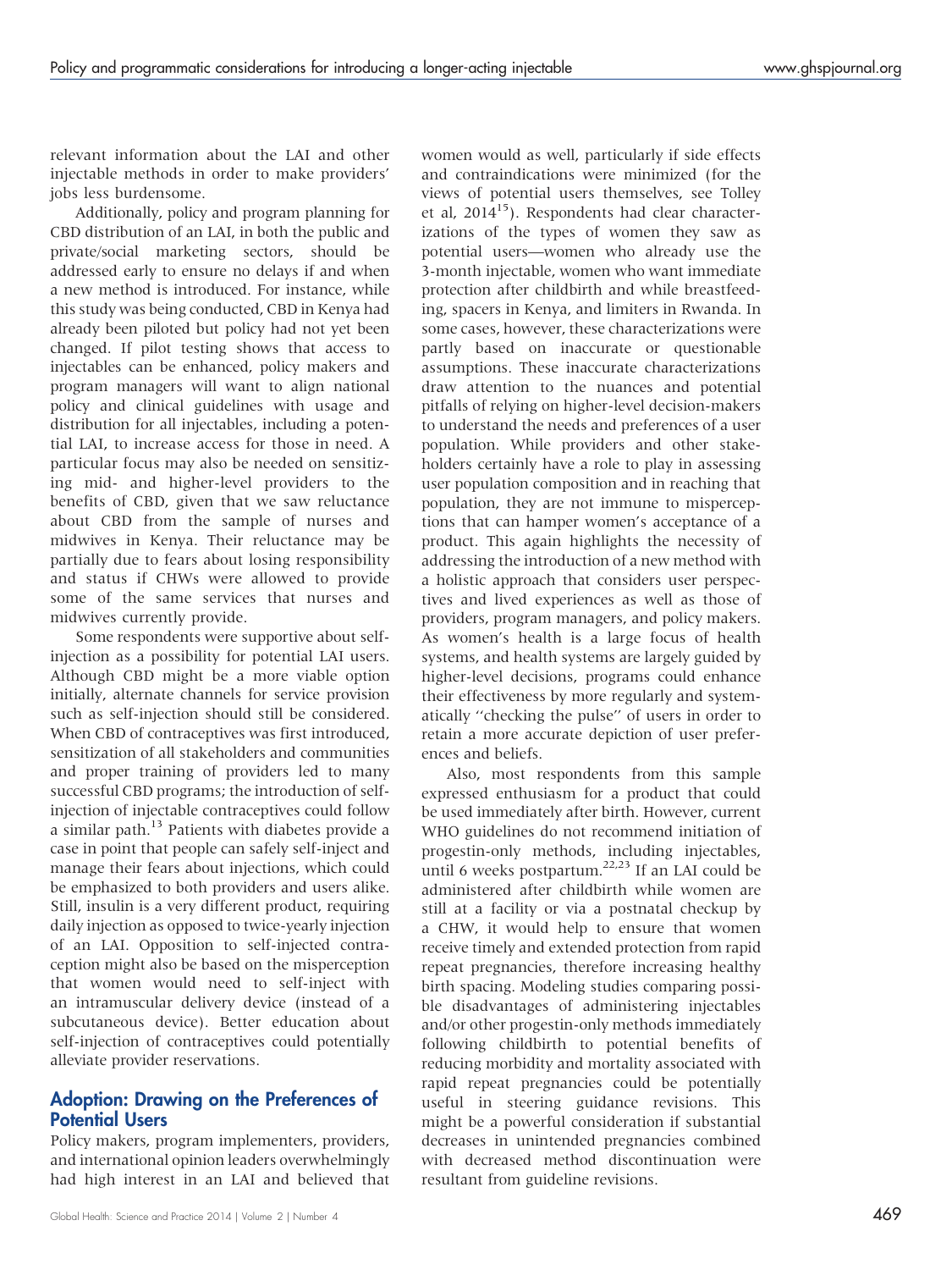## **Limitations**

This study has several limitations. First, the study had a small sample size; in-depth interviews were conducted in only two countries, and the research used a qualitative design, limiting its generalizability. However, as is true with many qualitative studies, data collection was intended to provide a more in-depth understanding of interest in an LAI, including factors that influence product introduction and potential barriers to access. Second, the sample of opinion leaders was not a representative sample; it was determined via self-selection and therefore some bias is possible. Additionally, as the study was designed to assess the acceptability of key characteristics of a hypothetical LAI, responses collected from participants may have been limited by key informants' lack of knowledge of all facets of product introduction processes. Building on this initial research, future studies that focus on LAI introduction could determine more generalizable estimates for preferred product characteristics or identify most common health systems factors by including a larger sample with expanded country inclusion.

## **CONCLUSIONS**

Stakeholders in Kenya and Rwanda—two countries with markedly different service delivery environments—were overall enthusiastic about a potential LAI. They thought the method would fill a special niche in their countries' method mix, with the unique attributes of the LAI promoting adoption among potential users both for spacing and for limiting births and to both current injectable users and new family planning clients. Messaging about the method will need to balance similarities of the LAI to other injectables with the LAI's distinctive characteristics. Introduction of a new LAI would be a timely opportunity to offer provider training on the new method as well as refresher training on all types of injectables to ensure providers are aware of and are using the most up-to-date service delivery guidelines. However, use of an LAI by women will largely be dictated by affordability and availability of the method. Creative strategies should be employed to ensure a low-cost product, for example, by partnering with manufacturers from emerging markets, arranging public-sector pricing agreements with distributors, and making registration processes more efficient. In addition, allowing all cadres of health care providers, including CHWs, to administer the product can help ensure wider access to the method.

Acknowledgments: The authors extend our gratitude to the providers, program implementers, policy makers, and opinion leaders who participated in this study. We would like to thank the field teams in Kenya and Rwanda for their skillful efforts in recruiting participants, conducting interviews, and transcribing hours of audio recordings. Specifically, the Kenya field team included Lucy Anziya, Jane Musia, Benson Mutuku, and Rosemary Wangui. In Rwanda, we thank the assistant field coordinator Marie Rose Uwizeye and data collectors Winifride Mukamugenga, Mediatrice Ntirushwa, Solange Uwantege, and Regine Uwizera. We extend our thanks to Mr. Ambrose Hoona for the illustrations created for use during data collection. This study was funded by the Bill & Melinda Gates Foundation.

Competing Interests: None declared.

#### **REFERENCES**

- 1. Lande R, Richey C. Expanding services for injectables. Popul Rep K. 2006;(6):1–24. Available from: [http://www.k4health.org/](http://www.k4health.org/toolkits/info-publications/expanding-services-injectables-how-family-planning-programs-and-providers) [toolkits/info-publications/expanding-services-injectables-how](http://www.k4health.org/toolkits/info-publications/expanding-services-injectables-how-family-planning-programs-and-providers)[family-planning-programs-and-providers](http://www.k4health.org/toolkits/info-publications/expanding-services-injectables-how-family-planning-programs-and-providers)
- 2. United Nations (UN), Department of Economic and Social Affairs, Population Division. World contraceptive use 2011. New York: UN; 2011. Available from: [http://www.un.org/esa/population/](http://www.un.org/esa/population/publications/contraceptive2011/contraceptive2011.htm) [publications/contraceptive2011/contraceptive2011.htm](http://www.un.org/esa/population/publications/contraceptive2011/contraceptive2011.htm)
- 3. Cremer M, Ditzian L, April A, Peralta E, Klausner D, Podolsky R, et al. Depot-medroxyprogesterone acetate contraception use among Salvadoran women: an in-depth analysis of attitudes and experiences. J Womens Health (Larchmt). 2011;20(11):1751– 1756. [CrossRef](http://dx.doi.org/10.1089/jwh.2010.2264). [Medline](http://www.ncbi.nlm.nih.gov/pubmed/21823919)
- 4. Ruminjo JK, Sekadde-Kigondu CB, Karanja JG, Rivera R, Nasution M, Nutley T. Comparative acceptability of combined and progestin-only injectable contraceptives in Kenya. Contraception. 2005;72(2):138–145. [CrossRef.](http://dx.doi.org/10.1016/j.contraception.2005.04.001) [Medline](http://www.ncbi.nlm.nih.gov/pubmed/16022854)
- 5. Sekadde-Kigondu C, Mwathe EG, Ruminjo JK, Nichols D, Katz K, Jessencky K, et al. Acceptability and discontinuation of Depo-Provera, IUCD and combined pill in Kenya. East Afr Med J. 1996;73(12):786–794. [Medline](http://www.ncbi.nlm.nih.gov/pubmed/9103686)
- 6. Chaudhri R, Rizvi F, Afzal M. Patient satisfaction of depot medroxyprogesterone acetate (dmpa-sc) injection as contraceptive. J Pak Med Assoc. 2010;60(7):536–540. [Medline](http://www.ncbi.nlm.nih.gov/pubmed/20578601)
- 7. Smit J, McFadyen L, Zuma K, Preston-Whyte E. Vaginal wetness: an underestimated problem experienced by progestogen injectable contraceptive users in South Africa. Soc Sci Med. 2002;55(9):1511–1522. [CrossRef](http://dx.doi.org/10.1016/S0277-9536(01)00284-2). [Medline](http://www.ncbi.nlm.nih.gov/pubmed/12297238)
- 8. National Institute of Statistics of Rwanda (NISR) [Rwanda]; Ministry of Health (MOH) [Rwanda]; ICF International. Rwanda demographic and health survey 2010. Calverton (MD): ICF International; 2012. Co-published by NISR and MOH. Available from: <http://dhsprogram.com/pubs/pdf/FR259/FR259.pdf>
- 9. Burke HM, Ambasa-Shisanya C. Qualitative study of reasons for discontinuation of injectable contraceptives among users and salient reference groups in Kenya. Afr J Reprod Health. 2011;15(2):67–78. [Medline](http://www.ncbi.nlm.nih.gov/pubmed/22590894)
- 10. Barden-O'Fallon J, Speizer IS, Cálix J, Rodriguez F. Contraceptive discontinuation among Honduran women who use reversible methods. Stud Fam Plann. 2011;42(1):11–20. [CrossRef.](http://dx.doi.org/10.1111/j.1728-4465.2011.00260.x) **[Medline](http://www.ncbi.nlm.nih.gov/pubmed/21500697)**
- 11. Wanyonyi SZ, Stones WR, Sequeira E. Health-related quality of life changes among users of depot medroxyprogesterone acetate for contraception. Contraception. 2011;84(5):e17–e22. [CrossRef](http://dx.doi.org/10.1016/j.contraception.2011.05.022). [Medline](http://www.ncbi.nlm.nih.gov/pubmed/22018133)
- 12. Baumgartner JN, Morroni C, Mlobeli RD, Otterness C, Myer L, Janowitz B, et al. Timeliness of contraceptive reinjections in South Africa and its relation to unintentional discontinuation. Int Fam Plan Perspect. 2007;33(2):66–74. [CrossRef](http://dx.doi.org/10.1363/3306607). [Medline](http://www.ncbi.nlm.nih.gov/pubmed/17588850)